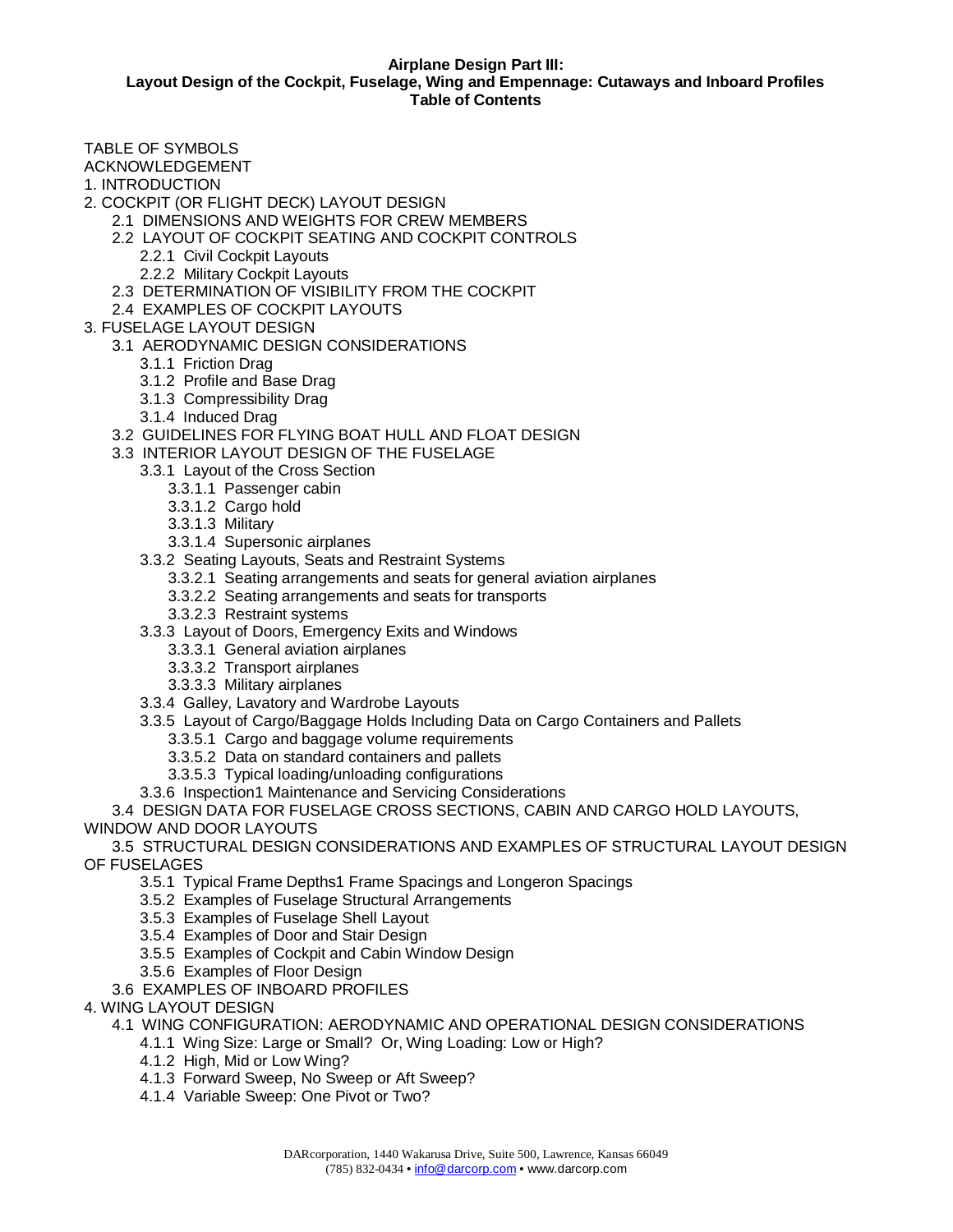## **Airplane Design Part III: Layout Design of the Cockpit, Fuselage, Wing and Empennage: Cutaways and Inboard Profiles Table of Contents**

- 4.1.5 Bi-plane, Braced Wing or Joined Wing?
- 4.1.6 Wing Aspect Ratio: High, Low and/or Winglets?
- 4.1.7 Wing Thickness Ratio: Large or Small?
- 4.1.8 Wing Taper Ratio: Large or Small?
- 4.1.9 Straight Taper or Variable Taper?
- 4.1.10 Twist: How Much?
- 4.1.11 Wing Dihedral: How Much?
- 4.1.12 Wing Incidence on the Fuselage: How Much?
- 4.1.13 Variable Camber (MAW = Mission Adaptive Wing)?
- 4.1.14 Leading Edge Strakes (Lexes)
- 4.1.15 Planform Tailoring: Why and How?
- 4.1.16 Area Ruling: When is it Required?
- 4.1.17 Wing Span: When is it Too Large?
- 4.1.18 Aerodynamic Coupling
- 4.1.19 Flaps: What Size and Which Type?
- 4.1.20 Lateral Controls: Type, Size and Location?
- 4.1.21 Review of Wing Drag Contributions

4.2 STRUCTURAL DESIGN CONSIDERATIONS AND EXAMPLES OF STRUCTURAL LAYOUT DESIGN

- 4.2.1 Typical Spar, Rib and Stiffener Spacings
- 4.2.2 Examples of Wing Structural Arrangements
- 4.2.3 Examples of Wing/Fuselage Integration
- 4.2.4 Examples of Wing Cross Section Design
- 4.2.5 Examples of Lateral Control Mechanizations
- 4.2.6 Examples of High Lift Device Mechanizations
- 4.2.7 Examples of Wing Skin Gages
- 4.2.8 Maintenance and Access Requirements
- 4.3 MILITARY DESIGN CONSIDERATIONS
- 4.4 DETAILED OVERALL STRUCTURAL ARRANGEMENTS
- 5. EMPENNAGE LAYOUT DESIGN
	- 5.1 EMPENNAGE CONFIGURATION: AERODYNAMIC AND OPERATIONAL DESIGN CONSIDERATIONS
		- 5.1.1 Conventional (Tails Aft), Canard or Three-surface?
		- 5.1.2 Additional Empennage Configuration Choices
		- 5.1.3 Empennage Size: Stability, Control and Handling Considerations
			- 5.1.3.1 Longitudinal considerations
			- 5.1.3.2 Lateral-Directional considerations
		- 5.1.4 Stall and Spin Characteristics
		- 5.1.5 Empennage Planform Design
		- 5.1.6 Empennage Airfoil Design or Selection
		- 5.1.7 Review of Empennage Drag Contributions
	- 5.2 STRUCTURAL AND INTEGRATION DESIGN CONSIDERATIONS FOR THE EMPENNAGE
		- 5.2.1 Typical Spar, Rib and Stiffener Spacings
		- 5.2.2 Examples of Empennage Structural Arrangements
		- 5.2.3 Examples of Fuselage/Empennage Integration and/or Vertical/Horizontal Tail Integration
		- 5.2.4 Examples of Empennage Cross Section Design
		- 5.2.5 Examples of Longitudinal Control Mechanizations
		- 5.2.6 Examples of Directional Control Mechanizations
		- 5.2.7 Examples of Empennage Skin Gages
		- 5.2.8 Maintenance and Access Requirements
- 6. INTEGRATION OF THE PROPULSION SYSTEM
	- 6.1 PRESENTATION OF ENGINE AND PROPELLER DATA
		- 6.1.1 Propellers
		- 6.1.2 Piston Engines
		- 6.1.3 Turbopropeller Engines
		- 6.1.4 Turbojet and Turbofan Engines